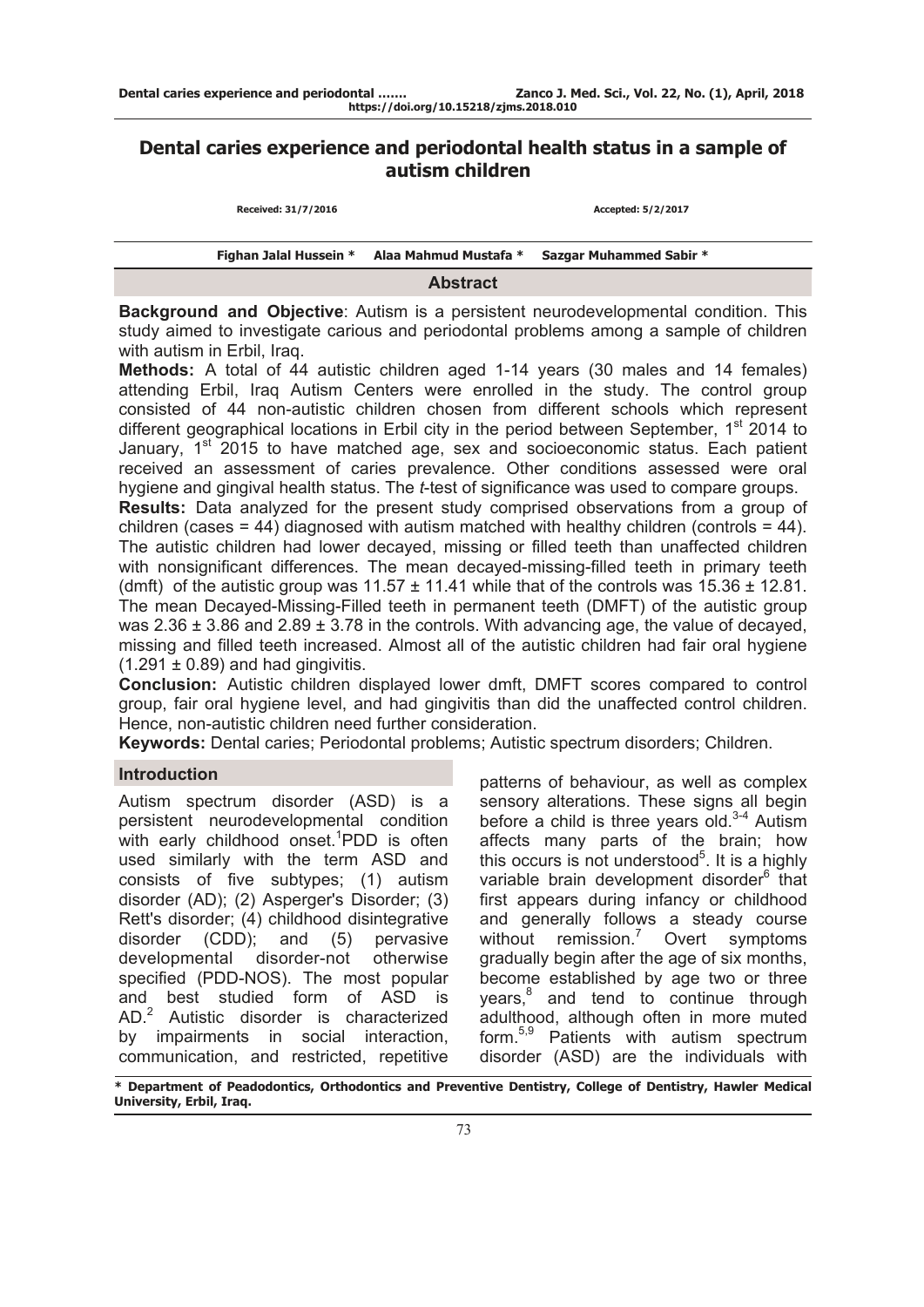special needs that demonstrate the greatest challenge for dentists, due to their complex and varied clinical manifestations.<sup>4</sup> Management is of a multidisciplinary nature, the most effective strategies being based on educational pro-grams.<sup>10</sup> The dental care of these patients poses great difficulties, and in most cases treatment is provided under general anesthe-sia.<sup>11</sup> Most education programs for dentists and hygienists provide either extremely limited or no preparation for the care of individuals with disabilities. Essentially, half of dental hygiene school programs provide minimal didactic training and no clinical experience in the care of cases with special needs.12 In 2004, the Commission on Dental Accreditation built a new standard that dental and dental hygiene programs were required to implement beginning January 1, 2006. The new standard states that "Graduates must be competent in assessing the treatment needs of patients with special needs."<sup>13</sup> The prevalence estimated to be 1-2 per 1,000 for autism and close to 6 per 1,000 for Autism Spectrum Disorder, $14$  with about four times as many males as females. The number of people known to have autism has increased dramatically since the 1980s, partly due to the availability of services, age at diagnosis, changes in diagnostic practice, referral patterns, and public awareness, $15$  though unidentified environmental risk factors cannot be ruled out.<sup>16</sup> There are little studies describing the oral health of individuals with autism. These studies reported no statistically significant differences in the prevalence of caries, gingivitis and degree of oral hygiene in comparison with non-autistic individuals.17-18 Nevertheless, many investigators have found the prevalence of caries and periodontal disease to be no different compared with non-autistic individuals.<sup>4</sup> In some cases, the prevalence of caries in children with ASD may even be comparatively lower.<sup>11,19</sup> Information on the patterns of development of the autistic disease in the population is important

because it acts as a foundation for the planning of public oral health policies. Therefore, it was decided to conduct this study in order to find out the means of DMFT, dmft, Simplified Oral Hygiene Index (OHI-S) and gingival health status among the two study groups (autistic and non autistic) aged 1-14 years in Erbil, Iraq.

# **Methods**

**Study design**: Case-control descriptive study.

**Subjects' Selection:** Forty-four autistic children (30 males and 14 females) attending autism centers of Erbil city, Iraq, were selected for the study. All the children had been previously diagnosed medically as autistic patients according to the center's medical records. Approval for examining the children was obtained from the parents and respective headmaster. The inclusion criteria included the diagnosis of autism, providing consent and age between 1 and 14 years. The exclusion criteria included suffering from other systemic diseases known to influence dental caries or the severity of periodontal diseases such as Down's syndrome and diabetes, dental prophylaxes in the last six months. Accordingly and following the inclusion and exclusion criteria of JABER<sup>5</sup> in 2011, 44 patients with autism were included in this study.

**Comparison group selection:** The healthy control group (44 subjects) was chosen from different schools which represent different geographical locations in Erbil city and was matched to the clinical group with regard to age, gender, general and dental care background and area of residence. All controls were medically fit and none was undergoing antibiotic or anti-inflammatory therapy or had undergone such therapy in the previous six months.

**Examination:** Examinations and oral health assessments were performed according to the basic method of the WHO for the year 1997. Each child accompanied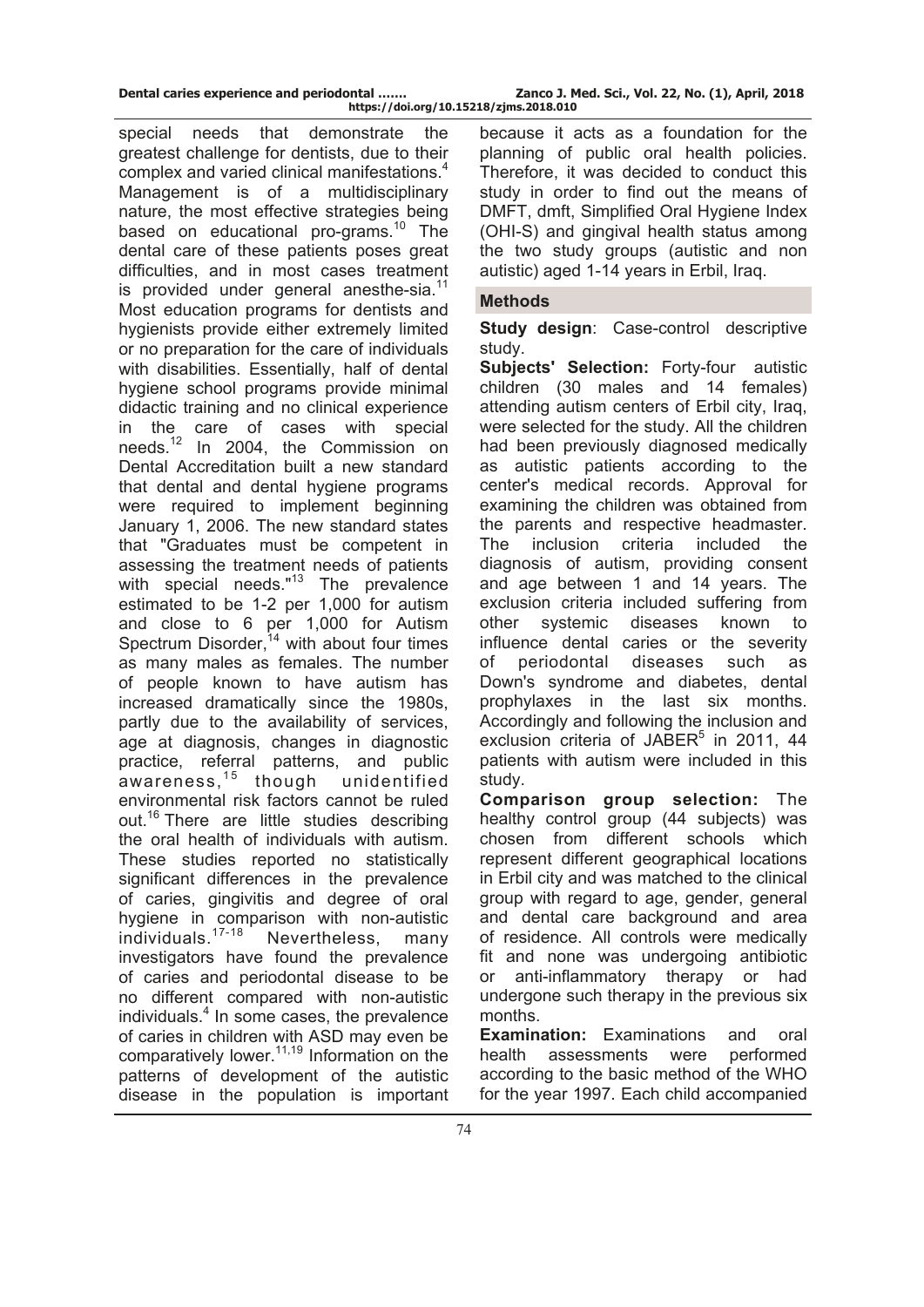**https://doi.org/10.15218/zjms.2018.010**

by his/her teacher was brought to the examination room and subjects were seated in an ordinary adjustable chair and examined under fluorescent light with the use of disposable mouth mirror and sharp dental explorer<sup>20</sup>. "Tell-Show-Feel and Do" method was used with all the children. Teeth which manifest caries (DMFS/ dmfs) were diagnosed and scored according to the criteria suggested by (World Health Organization, 1987 cited by Shah et al.,  $2016$ ).<sup>21</sup> The oral hygiene status was estimated by using the Simplified Oral Hygiene Index (OHI-S) (Simplified Debris Index and Simplified Calculus Index). The OHI-S, introduced by Greene and Vermillion in 1964 and quoted by Peter  $(2004)$ ,<sup>22</sup>each of these indices is based on numerical determinations representing the amount of debris or calculus on six pre-selected tooth surfaces, i.e., buccal surfaces of the selected upper first molars, lingual surfaces of the selected lower first molars, and the labial surfaces of the upper right and the lower left central incisors are inspected and scored. In the absence of either of these anterior teeth, the central incisors (21 or 41 respectively) on the opposite side of the midline are substituted. Simplified Debris Index (DI-S) = (The buccal-scores) + (The lingual-scores) / (Total number of examined buccal and lingual surfaces).

Simplified Calculus Index (CI-S) = (The buccal-scores) + (The lingual-scores) / (Total number of examined buccal and lingual surfaces).

The average individual or group debris and calculus scores were combined to obtain Simplified Oral Hygiene Index, as follows:

Simplified Oral Hygiene Index (OHI-S) = DI  $-S + CI-S$ 

The Simplified Oral Hygiene Index values range from 0-6 and are as follows: Good (0-0.9); Fair (1.0-1.9); Poor (2.0 up to  $6)^{23}$  Gingival index described by Loe and Silness (1963) was used for diagnosis and assessment of gingival health conditions, the severity of gingival inflammation was assessed according

to Loe and Silness(1963) as Mild (0.1-1), Moderate  $(1.1-2)$ , Severe  $(2.1-3)$ , <sup>24</sup> and the Ramfjord teeth was examined which is the following: (16,21,24,36,41,44) for permanent and (55,61,64,75,81,84) for deciduous, the missing tooth was not substituted.<sup>25</sup>

**Data Analysis:** The SPSS version 23 statistical package for Microsoft Windows® was used to analyze the data. The *t*-test was used to compare the means of quantitative variables between the two groups. The data were summarized and described using relative frequencies and percentages for categorical variables and means for the interval scaled variables (such as the DMFT/dmft score). Statistical significance was set at *P* <0.05.

## **Results**

# **Caries experience of deciduous teeth (dmft):**

Results found that the total mean value of (dmft) in the autistic group  $(11.57 \pm 11.41)$ was lower than the control (15.36 ±12.81)  $(P = 0.161)$ , with no significant difference between them (*P* >0.05) as shown in Table 1. Caries experience among females in autistic groups was higher than males, with no significant difference ( $P > 0.05$ ) for autistic group only  $(P = 0.598)$ . There was no significant difference between males and females in both groups within each age group (*P* >0.05) except in age group (7-9) there is significant difference  $(P = 0.038)$ , and highly significant in both groups in age group 10 and above  $(P \le 0.001)$  in addition the (dmft) value was increasing with advancing age in autistic group as demonstrated in Table 1.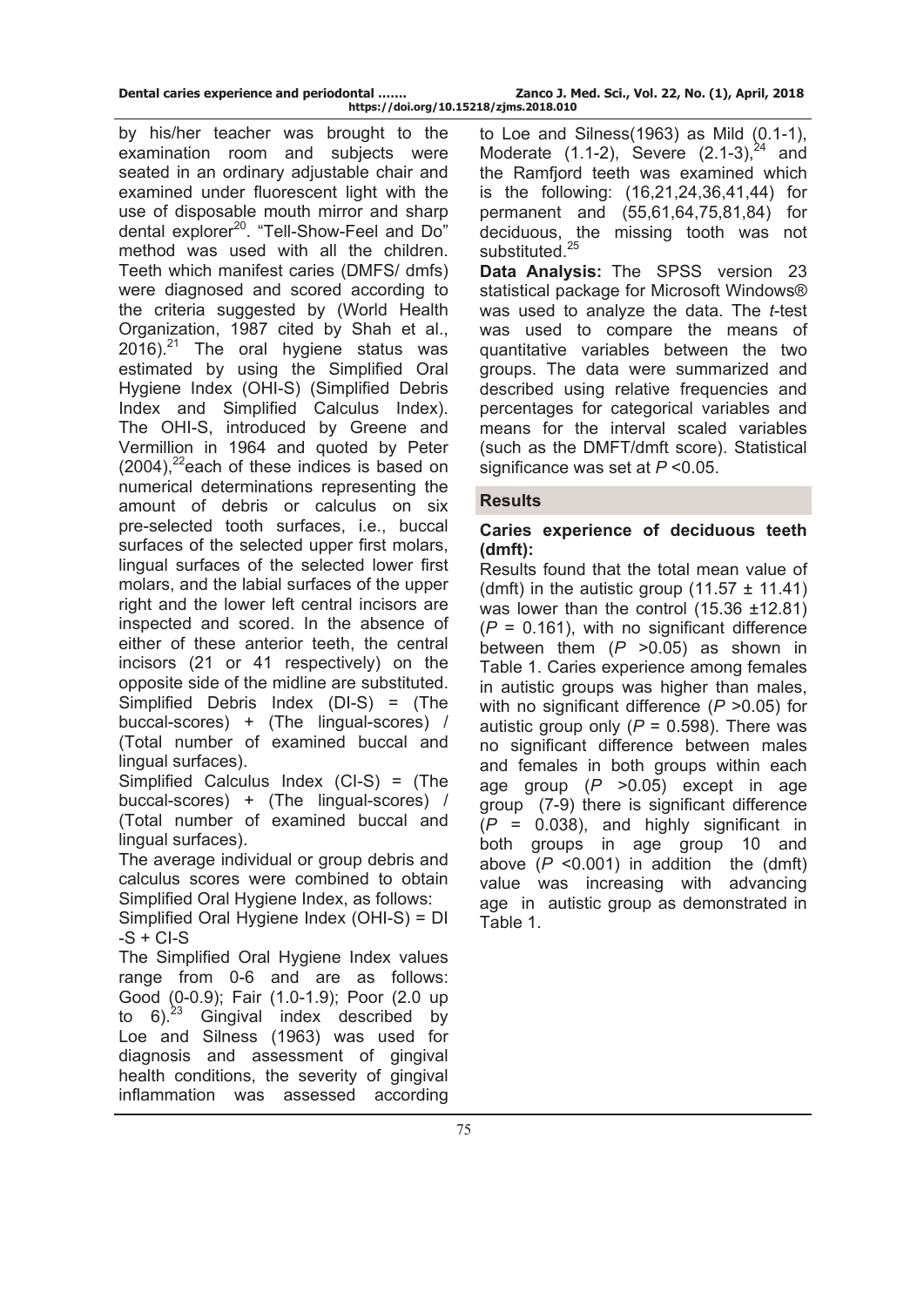**Dental caries experience and periodontal ……. Zanco J. Med. Sci., Vol. 22, No. (1), April, 2018 https://doi.org/10.15218/zjms.2018.010**

**Table 1:** Caries experience (dmft: mean and standard deviation) of deciduous teeth in the autistic and control groups by gender and age groups.

|                  |        | <b>Autism Group</b> |             |                |          |                  |             |             |                 |            |
|------------------|--------|---------------------|-------------|----------------|----------|------------------|-------------|-------------|-----------------|------------|
| Age Group Gender |        | <b>Dmft</b>         |             |                |          |                  |             | P value**   |                 |            |
|                  |        | <b>No</b>           | Mean        | ±SD            | P value* | No               | <b>Mean</b> | ±SD         | P value*        |            |
| $1 - 3$          | Male   | $\mathbf{1}$        | $\mathsf 0$ | $\mathsf 0$    | N/A      | $\mathbf{1}$     | $\mathbf 0$ | $\mathsf 0$ |                 |            |
|                  | Female | 0                   | 0           | 0              |          | $\mathsf 0$      | $\mathsf 0$ | $\mathsf 0$ | N/A             | N/A        |
|                  | Total  | $\mathbf{1}$        | $\mathsf 0$ | $\mathsf 0$    |          | $\mathbf{1}$     | $\mathsf 0$ | $\mathsf 0$ |                 |            |
| $4 - 6$          | Male   | 9                   | 12.44       | 14             | 0.244    | $\boldsymbol{9}$ | 13.9        | 11.36       | 0.101           |            |
|                  | Female | $\overline{7}$      | 5.43        | $\overline{7}$ |          | $\overline{7}$   | 6.29        | 2.06        |                 | 0.756      |
|                  | Total  | 16                  | 9.38        | 11.7           |          | 16               | 10.6        | 9.26        |                 |            |
| $7-9$            | Male   | 13                  | 13.92       | 6.64           |          | 13               | 26.2        | 12.66       |                 |            |
|                  | Female | 5                   | 19.4        | 8.73           | 0.167    | 5                | 19.4        | 9.21        | 0.29            | $0.038***$ |
|                  | Total  | 18                  | 15.47       | 7.45           |          | 18               | 23.2        | 12.57       |                 |            |
| 10 & Above       | Male   | 5                   | 9.11        | 6              | ****     | 6                | 3.17        | 5.19        | ****<br>< 0.001 |            |
|                  | Female | 23                  | 32.53       | 3              | < 0.001  | $\mathfrak{S}$   | 23.3        | 8.62        |                 | 0.228      |
|                  | Total  | 9                   | 16.05       | $9\,$          |          | $\boldsymbol{9}$ | 9.89        | 11.71       |                 |            |
| Total            | Male   | 30                  | 10.93       | 10.3           |          | 29               | 16.7        | 14.29       |                 |            |
|                  | Female | 14                  | 12.93       | 13.8           | 0.598    | 15               | 12.7        | 9.17        | 0.341           | 0.161      |
|                  | Total  | 44                  | 11.57       | 11.4           |          | 44               | 15.4        | 12.81       |                 |            |

\*This *P* value is to compare males with females.

\*\* This *P* value compares the total values of the two groups.

\*\*\*Significant (*P* <0.05).

\*\*\*\*Highly significant (*P* <0.001).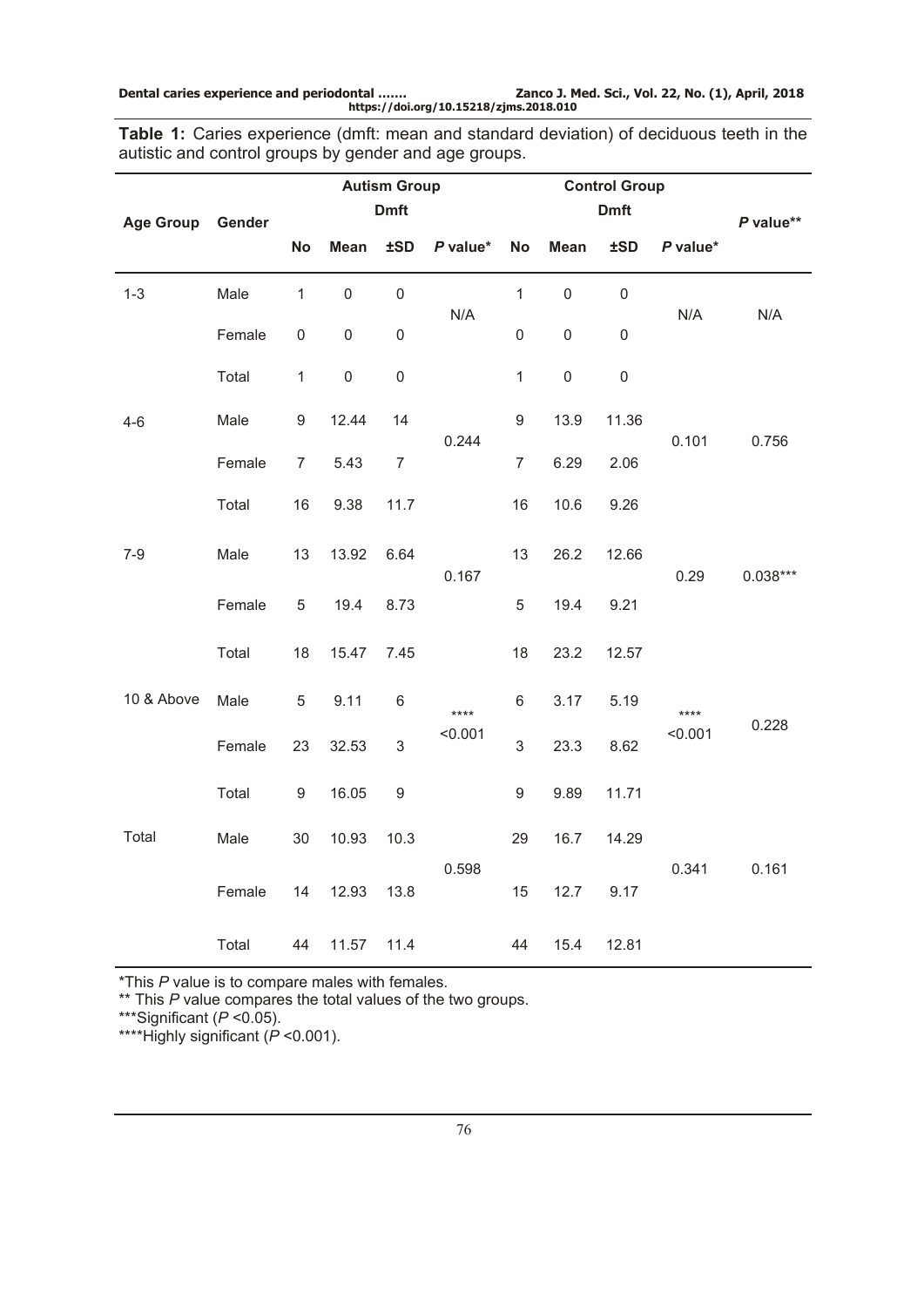### **Caries experience of permanent teeth (DMFT):**

The results found that the total mean of (DMFT) in autistic group  $(2.36 \pm 3.86)$  was less than that in the control  $(2.89 \pm 3.78)$  $(P = 0.524)$ , with no significant differences (*P* >0.05). The caries experience (DMFT) among males was higher than females in

both autistic and control groups but with a non-significant difference (*P* >0.05) as seen in Table 2. The statistical differences between males and females in all age group in relation to (DMFT) were not significant (*P* >0.05), and the means of (DMFT) was increasing with advancing age in both groups.

**Table 2:** Caries experience (DMFT: means and standard deviation) of permanent teeth in the autistic and control groups by gender and age groups.

|                          |        |                  |                     | <b>Autism Group</b> |          |                  | <b>Control Group</b> |             |            |        |
|--------------------------|--------|------------------|---------------------|---------------------|----------|------------------|----------------------|-------------|------------|--------|
| Age<br>Group             | Gender | <b>DMFT</b>      |                     |                     |          | <b>DMFT</b>      | P value**            |             |            |        |
|                          |        | <b>No</b>        | <b>Mean</b>         | <b>±SD</b>          | P value* | <b>No</b>        | <b>Mean</b>          | ±SD         | $P$ value* |        |
| $4 - 6$                  | Male   | $9\,$            | $\mathsf{O}\xspace$ | $\mathbf 0$         |          | $\boldsymbol{9}$ | 0.44                 | 1.01        |            |        |
|                          | Female | $\overline{7}$   | 0.57                | 1.51                | N/A      | $\overline{7}$   | $\mathbf 0$          | $\mathbf 0$ | N/A        | N/A    |
|                          | Total  | 16               | 0.25                | $\mathbf{1}$        |          | 16               | 0.25                 | 0.77        |            |        |
| $7-9$                    | Male   | 13               | 2.31                | 2.75                |          | 13               | 3.23                 | 2.86        |            |        |
|                          | Female | 5                | 1.4                 | 1.52                | 0.498    | 5                | 3.4                  | 2.7         | 0.909      | 0.177  |
|                          | Total  | 18               | 2.06                | 2.46                |          | 18               | 3.28                 | 2.74        |            |        |
| 10 <sub>8</sub><br>Above | Male   | $\overline{7}$   | 6.29                | 5.41                |          | $\overline{7}$   | $\overline{7}$       | 5.4         |            |        |
|                          | Female | $\overline{2}$   | 9.5                 | 7.78                | 0.5      | $\overline{2}$   | 8.67                 | 2.08        | 0.621      | 0.8177 |
|                          | Total  | $\boldsymbol{9}$ | $\overline{7}$      | 5.61                |          | $\boldsymbol{9}$ | 7.56                 | 4.48        |            |        |
| Total                    | Male   | 29               | 2.47                | 3.85                |          | 29               | 3.03                 | 3.86        |            |        |
|                          | Female | 14               | 2.14                | 4.04                | 0.797    | 14               | 2.87                 | 3.76        | 0.897      | 0.524  |
|                          | Total  | 43               | 2.36                | 3.86                |          | 43               | 2.89                 | 3.78        |            |        |

\*This *P* value is to compare males with females.

\*\*This *P* value compares the total values of the two groups.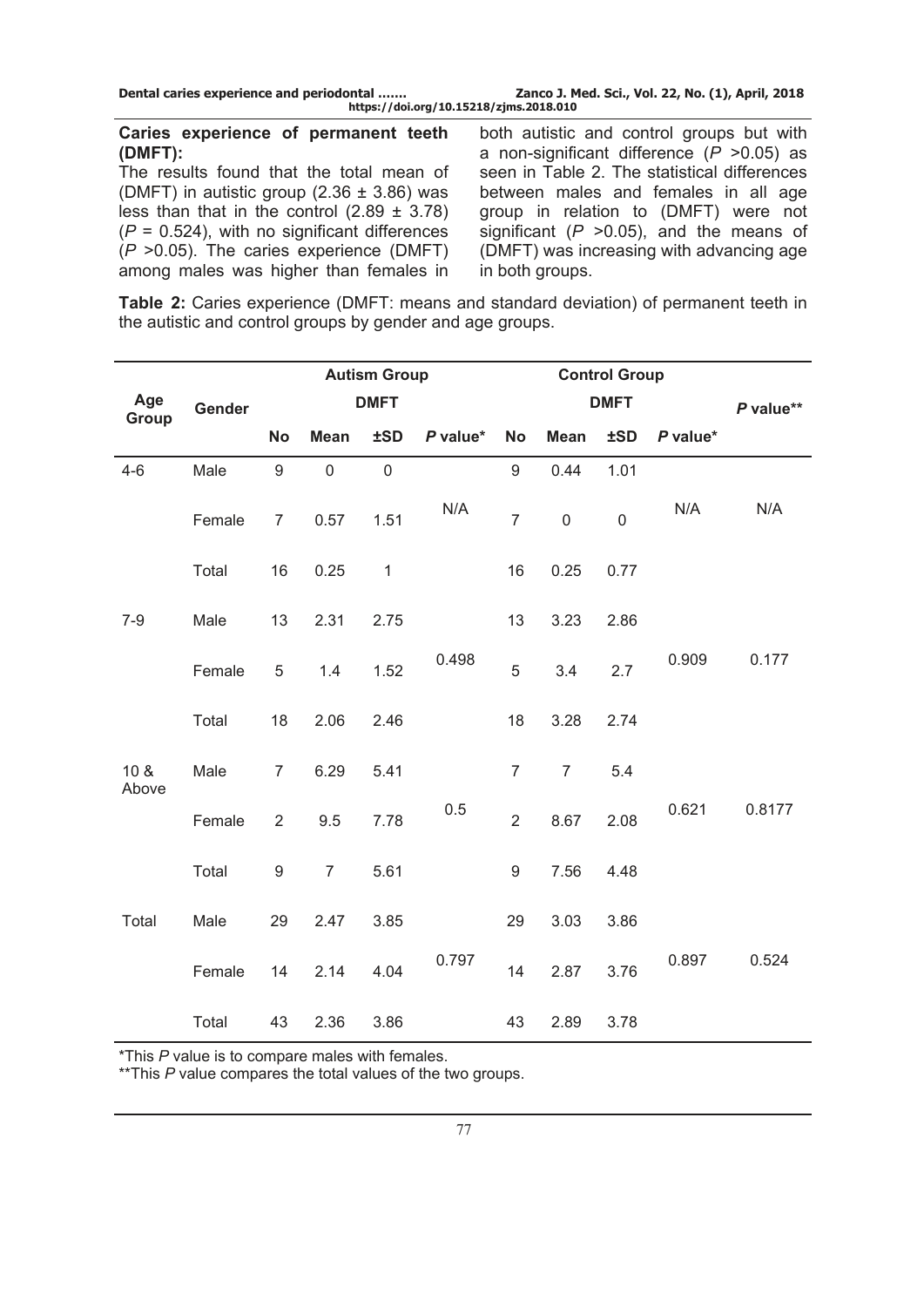| Dental caries experience and periodontal | Zanco J. Med. Sci., Vol. 22, No. (1), April, 2018 |
|------------------------------------------|---------------------------------------------------|
| https://doi.org/10.15218/zjms.2018.010   |                                                   |

**Simplified oral hygiene index (OHI-S):** The results found that the mean of OHI-S in the control group compared to the autistic group (1.69±0.806) and (1.291±0.89) respectively and both groups showed fair oral hygiene. The males in both groups showed higher mean values of OHI-S than females with a significant difference (*P*=0.042) as shown in Table 3. In age group 4-6 years old, there was a highly significant difference (*P* <0.001), while in autistic group significant differences (*P* = 0.044).

**Table 3:** Simplified oral hygiene index (mean and standard deviation) of the autistic and control groups by gender and age groups.

| Age             |        | <b>Autism Group</b> |             |             |            | <b>Control Group</b> |                |             |          |              |
|-----------------|--------|---------------------|-------------|-------------|------------|----------------------|----------------|-------------|----------|--------------|
| Gender<br>Group |        | <b>OHI-S</b>        |             |             |            |                      | OHI-S          | P value**   |          |              |
|                 |        | <b>No</b>           | <b>Mean</b> | ±SD         | P value*   | <b>No</b>            | <b>Mean</b>    | ±SD         | P value* |              |
| $1 - 3$         | Male   | $\mathbf{1}$        | 0.5         | $\mathbf 0$ |            | $\mathbf{1}$         | $\mathbf{1}$   | $\mathbf 0$ | N/A      |              |
|                 | Female | $\mathbf 0$         | $\mathbf 0$ | $\mathsf 0$ | N/A        | $\mathsf 0$          | $\overline{0}$ | $\mathbf 0$ |          | N/A          |
|                 | Total  | 1                   | $\mathbf 0$ | $\mathbf 0$ |            | 1                    | $\mathbf 0$    | $\mathbf 0$ |          |              |
| $4-6$           | Male   | 9                   | 0.797       | 0.3         |            | 9                    | 1.18           | 0.244       |          |              |
|                 | Female | $\overline{7}$      | 0.466       | 0.31        | $0.044***$ | $\overline{7}$       | 1.19           | 0.241       | 0.949    | $< 0.001***$ |
|                 | Total  | 16                  | 0.652       | 0.34        |            | 16                   | 1.18           | 0.234       |          |              |
| $7 - 9$         | Male   | 13                  | 1.589       | 0.75        |            | 13                   | 1.64           | 0.693       |          |              |
|                 | Female | 5                   | 1.798       | 1.09        | 0.645      | 5                    | 1.78           | 0.779       | 0.72     | 0.896        |
|                 | Total  | 18                  | 1.647       | 0.83        |            | 18                   | 1.68           | 0.697       |          |              |
| 10 <sub>8</sub> | Male   | $\overline{7}$      | 1.671       | 1.15        |            | $\overline{7}$       | 2.9            | 0.927       |          |              |
| Above           | Female | 2                   | 2.255       | 0.77        | 0.888      | $\overline{2}$       | 2.27           | 0.252       | 0.398    | 0.063        |
|                 | Total  | 9                   | 1.801       | 1.07        |            | 9                    | 2.69           | 0.808       |          |              |
| Total           | Male   | 30                  | 1.334       | 0.84        | 0.552      | 30                   | 1.74           | 0.889       | 0.603    |              |
|                 | Female | 14                  | 1.197       | 1.03        |            | 14                   | 1.6            | 0.632       |          | $0.042***$   |
|                 | Total  | 44                  | 1.291       | 0.89        |            | 44                   | 1.69           | 0.806       |          |              |

\*This *P* value is to compare males with females.

\*\* This *P* value compares the total values of the two groups.

\*\*\*Significant (*P* <0.05).

\*\*\*\*Highly significant (*P* <0.001).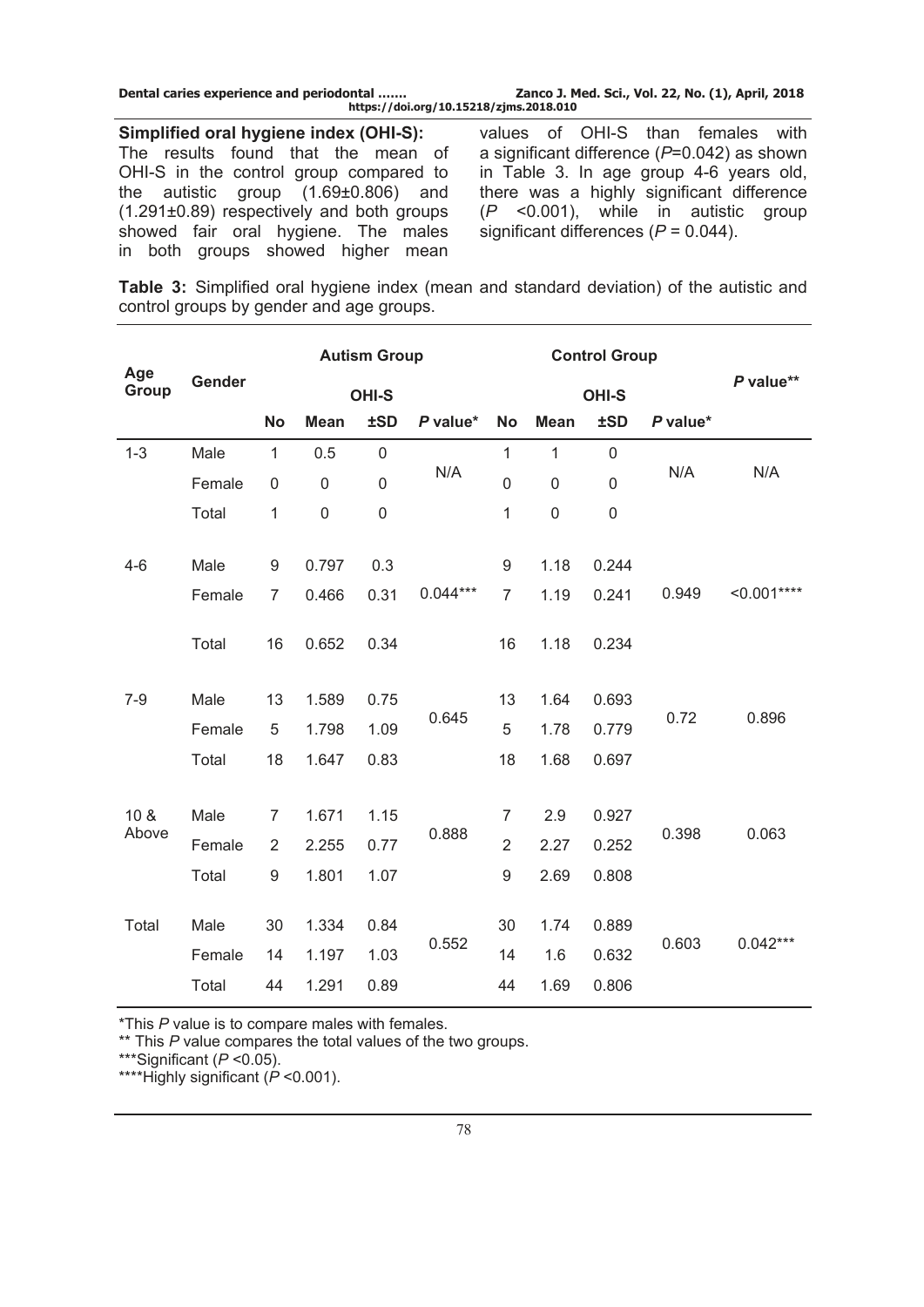#### **Gingival health status:**

The autistic patients were affected by mild and severe gingivitis more than the control group as seen in Figure 1.

### **Discussion**

Autism, autistic disorder, childhood autism, or infantile autism are different terms given to the same condition<sup>26</sup>. This study is the first attempt to systematically identify the problems of dental care for individuals who were suffered from autism in the Erbil, Iraq. The mean dmft of the autistic group was 11.57 ± 11.41 while that of the controls was 15.36 ± 12.81. The mean DMFT of the autistic group was  $2.36 \pm 3.86$  and 2.89±3.78 in the controls. This level of dental caries is considered low according to the WHO classification.<sup>27</sup> These findings are in agreement with other studies which reported lower caries prevalence in autistic children. $4,19,28$  With advancing age, the values of decayed, missing and filled teeth increased. This finding was similar to the study that conducted by JABER $5$ in 2011. This increase may be due to the effects of time on the increased number of teeth susceptible to decay such as the second permanent molars, which erupt during adolescent period.<sup>29</sup> Rajic and Dzingalasevic $30$  (1989) reported

that a combined treatment, provided by a dental team and a pedopsychiatric team working together, resulted in a lowering prevalence of caries in autistic children group as compared to another group who did not receive any treatment. In present study non autistic group experienced more carious problem compared with the autistic group this may be due to more frequent snacking, which generates higher levels of dental caries among non autistic group and another reason missed or cancelled dental appointments in the non autistic group due to busy lifestyle or economical reasons. Addressing the prevalence of dental caries among non autistic children in Erbil, Iraq will require increased oral health promotion for parents and teachers both at the preschool stage and primary school age to enable them to implement effective preventive regimes for their children. Improving access to dental care and encouraging uptake of dental services should also form part of any health promotion strategy for autistic and non autistic children about reducing the frequency of sugary foods and drinks in the diet, use of fluoride toothpaste, and early attendance at the dentist or dental nurse for advice and care. The males in both groups showed higher mean values of



**Figure 1:** Severity of gingivitis in the two study groups.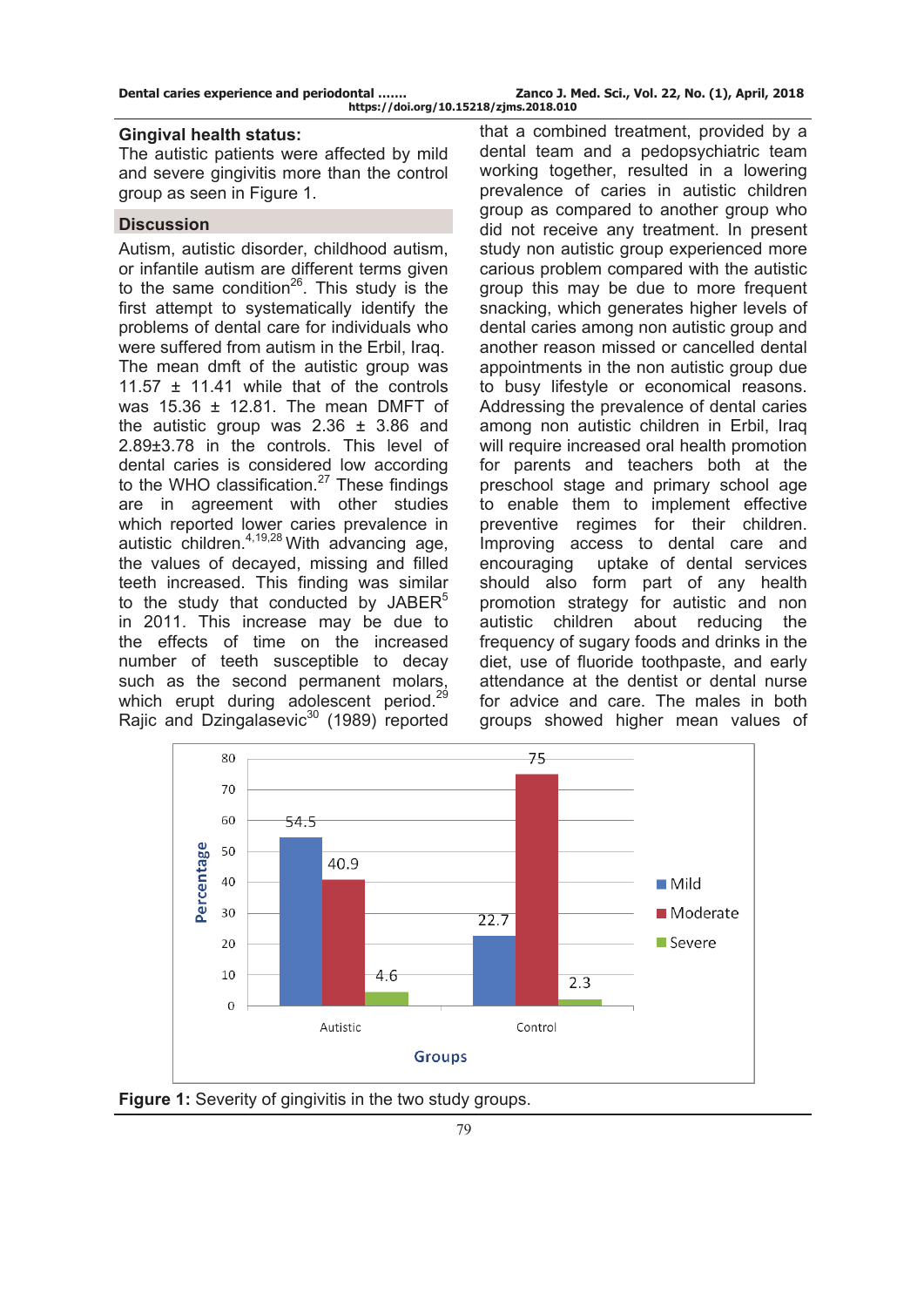OHI-S than females with a significant difference  $(P = 0.042)$ , this may be due to the studied group showed more males than females. In present study, almost all of the autistic children had fair oral hygiene and had gingivitis. These changes could be due to lack of the necessary manual dexterity of autistic children, which result in inadequate tooth brushing. It could also be related to irregular brushing techniques because of the difficulties the trainers and the parents encountered when they brushed the children's teeth. Another possible explanation for the presence of gingivitis might be the side effects of medications used to control the autism.<sup>9</sup> In this study non autistic group also experienced fair oral hygiene and gingivitis this may be due to more frequent snacking, which generates higher levels of dental plaque and gingivitis among the non autistic group. Comprehensive dental treatment under general anesthesia may be required 30 percent of the time. $31$  When dental needs are great and attempts at behavior modification are unsuccessful, general anesthesia in the operating room creates a controlled environment where care is delivered efficiently and effectively.

## **Conclusion**

Autistic children displayed lower dmft, DMFT scores compared to control group, fair oral hygiene level, and had gingivitis than did the unaffected control children and hence non autistic children need further consideration.

#### **Competing interests**

The authors declare that they have no competing interests.

#### **References**

- 1. Russel G, Rodger LR, Ukommune OC, Ford T. Prevalence of Parent-Reported ASD and ADHD in the UK: Findings from the Millennium Cohort Study. J Autism DevDisord 2014; 10:10803-13.
- 2. DeMattei R, Cuvo A, Maurizio S. Oral Assessment of Children with an Autism Spectrum Disorder. J Dent Hyg 2007; 81(3):1-11.
- 3. Amaral DG, Schumann CM, Nordahl CW. Neuroanatomy of autism. Trends Neurosci 2008; 31:137-45.
- 4. Orellana LM, Silvestre FJ, Sanchis SM, Mihi VM, Bautista D. Oral manifestations in a group of adults with autism spectrum disorder. Med Oral Patol Oral Cir Bucal 2012; 17(3):e415-9.
- 5. JABER MA. Dental caries experience, oral health status and treatment needs of dental patients with autism. J Appl Oral Sci2011; 19(3):212-7.
- 6. Geschwind DH. Autism: many genes, common pathways? Cell 2008; 135:391-5.
- 7. World Health Organization. Pervasive developmental disorders. In: International Statistical Classification of Diseases and Related Health Problems (ICD-10). Geneva: WHO; 2006.
- 8. Rogers SJ. What are infant siblings teaching us about autism in infancy? Autism Res 2009; 2:125- 37.
- 9. RapinI, Tuchman RF. Autism: definition, neurobiology, screening, diagnosis. Pediatr Clin North Am 2008; 55:1129-46.
- 10. Ferrando-Lucas MT, Martos-Pérez J, Llorente-Comí M, Freire-Prudencio S, Ayuda-Pascual R, MartínezDíez-Jorge C, et al. The autistic spectrum. An epidemiological study and analysis of pos-sible subgroups. Rev Neurol2002; 34 Suppl1:S49-53.
- 11. Namal N, Vehit HE, Koksal S. Do autistic children have higher levels of caries? A crosssectional study in Turkish children. J Indian Soc Pedod Prev Dent 2007; 25:97-102.
- 12. Waldman HB, Perlman SP, Borg PA. Are dental hygienists prepared to meet the needs of patients with disabilities?. J Pract Hyg 2003; 12:22-4.
- 13. Waldman HB, Fenton SJ, Perlman SP. Preparing dental graduates to provide care to individuals with special needs. J Dent Educ 2005; 69(2): 249-54.
- 14. Newschaffer CJ, Croen LA, Daniels J, Giarelli E, Grether JK, Lewy SE, et al. The epidemiology of autism spectrum disorders. Annu Rev Public Health 2007; 28:235-58.
- 15. Fombonne E. Epidemiology of pervasive developmental disorders. Pediatr Res 2009; 65:591-8.
- 16. Rutter M. Incidence of autism spectrum disorders: changes over time and their meaning. Acta Paediatr 2005; 94:2-15.
- 17. Fahlvik-Planefeldt C, Herrstrom P. Dental care of autistic children within the nonspecialized Public Dental Service. Swed Dent J 2001; 25:113-8.
- 18. Shapira J, Mann J, Tamari I, Mester R, Knobler H, Yoeli Y, et al. Oral health status and dental needs of an autistic population of children and young adults. Spec Care Dentist1989; 9:38- 41.
- 19. Loo CY, Graham RM, Hughes CV. The caries experience and behavior of dental patients with autism spectrum disorder. J Am Dent Assoc 2008; 139:1518-24.
- 20. World Health Organization. Oral Health Survey. Basic Methods. 4<sup>th</sup> ed. Geneva: Switzerland; 1997.